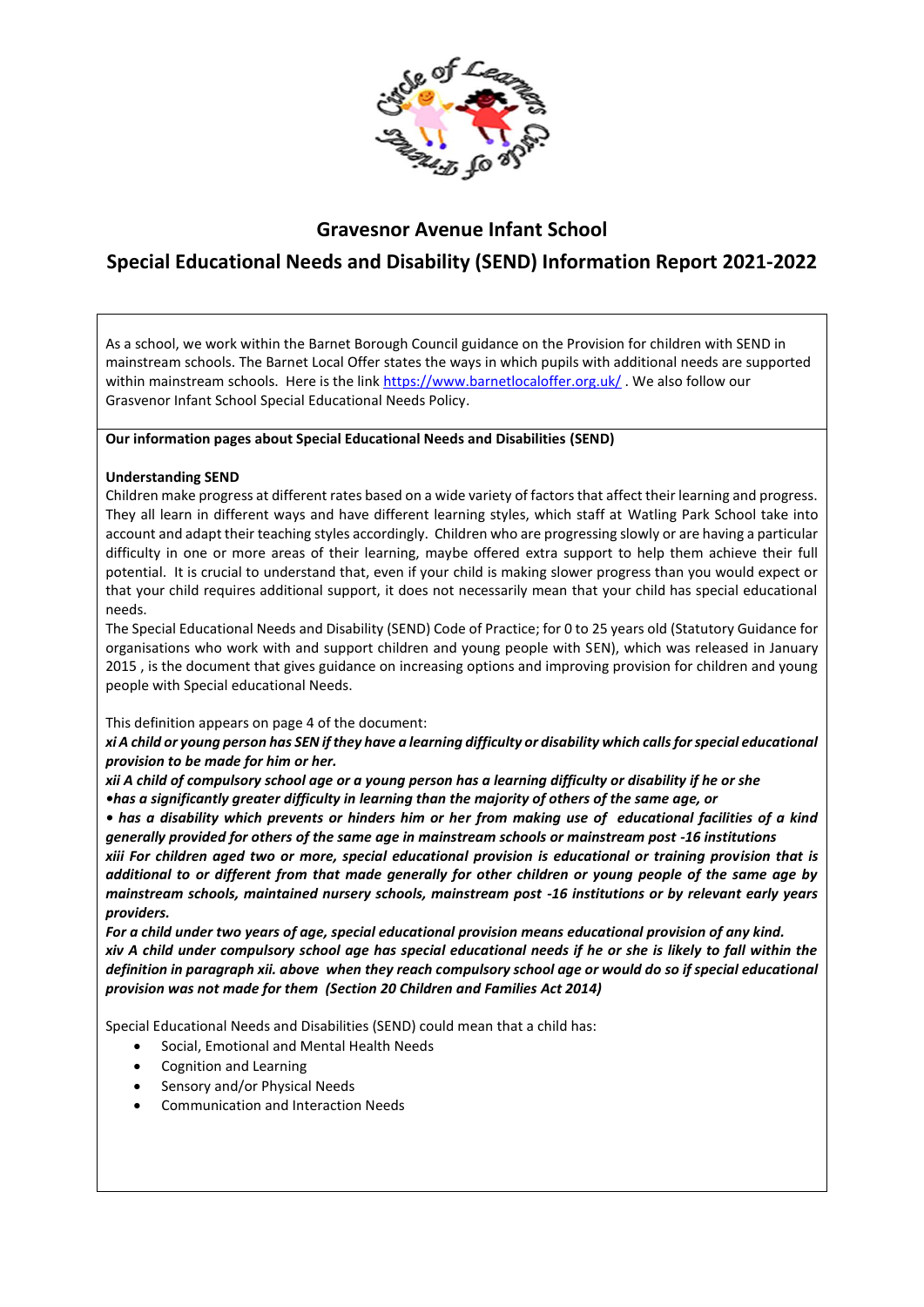

#### **Our commitment**

Grasvenor Avenue Infant School is committed to providing a high quality education to all children living in our local area and we believe that all children, including those identified as having a special educational need or a disability (SEND), have a common entitlement to a broad and balanced curriculum that is accessible to them.

At Grasvenor Infant School all pupils, regardless of their particular needs, are offered inclusive teaching, which will enable them to make the best possible progress in school and feel that they are a valued member of the wider school community. We believe that all children should be equally valued both in and outside the school. We strive to develop an inclusive learning environment, eliminating discrimination and prejudice, where all children can enjoy, learn and succeed flourishing in a safe environment.

#### **What we offer at Grasvenor Avenue Infant School**

### **Diversity and Inclusion**

We are dedicated to promoting an inclusive ethos across the school community. We believe that inclusion is directly related to diversity and equality which we promote for all children in our care, irrespective of their gender, age, ethnicity, impairment, attainment and background. We are highly committed to differentiated provision and achievement of different groups of learners.

### **Quality First Teaching**

At Grasvenor School we strongly believe that all children are capable of learning, however, any child may experience difficulties and limitations in different areas of learning based on a wide range of factors. It is our duty to help them to succeed via the high quality teaching and care that we offer. The curriculum is broad, balanced and tailored to meet the needs of all pupils, including those who need extra support or challenge high achieving, talented and gifted children. Teachers use a variety of teaching styles and a wide range of learning equipment and technology to support learning and allow all children to access the curriculum. A thorough assessment system means that pupils' needs are quickly identified and addressed accordingly.

## At Grasvenor Infant School, our **Inclusion Leader is Ms Watson (Headteacher)**

Their contact details are the following: Phone: 020 8449 6053 E-mail: office@grasvenoravenue.barnetmail.net

They are responsible for overseeing the Special Education Needs and Disability Policy and coordination of specific provision made to support individual children with SEN. Their role is to liaise with staff to monitor pupils' progress and plan further interventions where progress is slower or much faster than expected, as well as with parents/carersto keep them informed about current provision and discuss their concerns and lastly to collaborate with external agencies and specialists in order to provide more specialist advice if needed.

#### **What should parents /carers do when they are concerned about their child's progress or special educational need**

We understand that sometimes as a parent/carer you may have concerns about your child and be unsure how they are getting on at school, or you may have worries about your child's behaviour at home or concerns about their general development. Also, sometimes your child may be struggling with coming in to school, learning in class, home learning or may be having difficulties at home and you may need someone to talk to. In some cases parents/carers raise a concern and think that your child may have a special educational need. In the above instances we will arrange for a meeting to discuss it with you and identify ways for further action as and when required. We aim to collaborate with you as parents and carers to achieve a joint decision on what would be the best approach for your child and agree on ways to achieve the desired outcomes.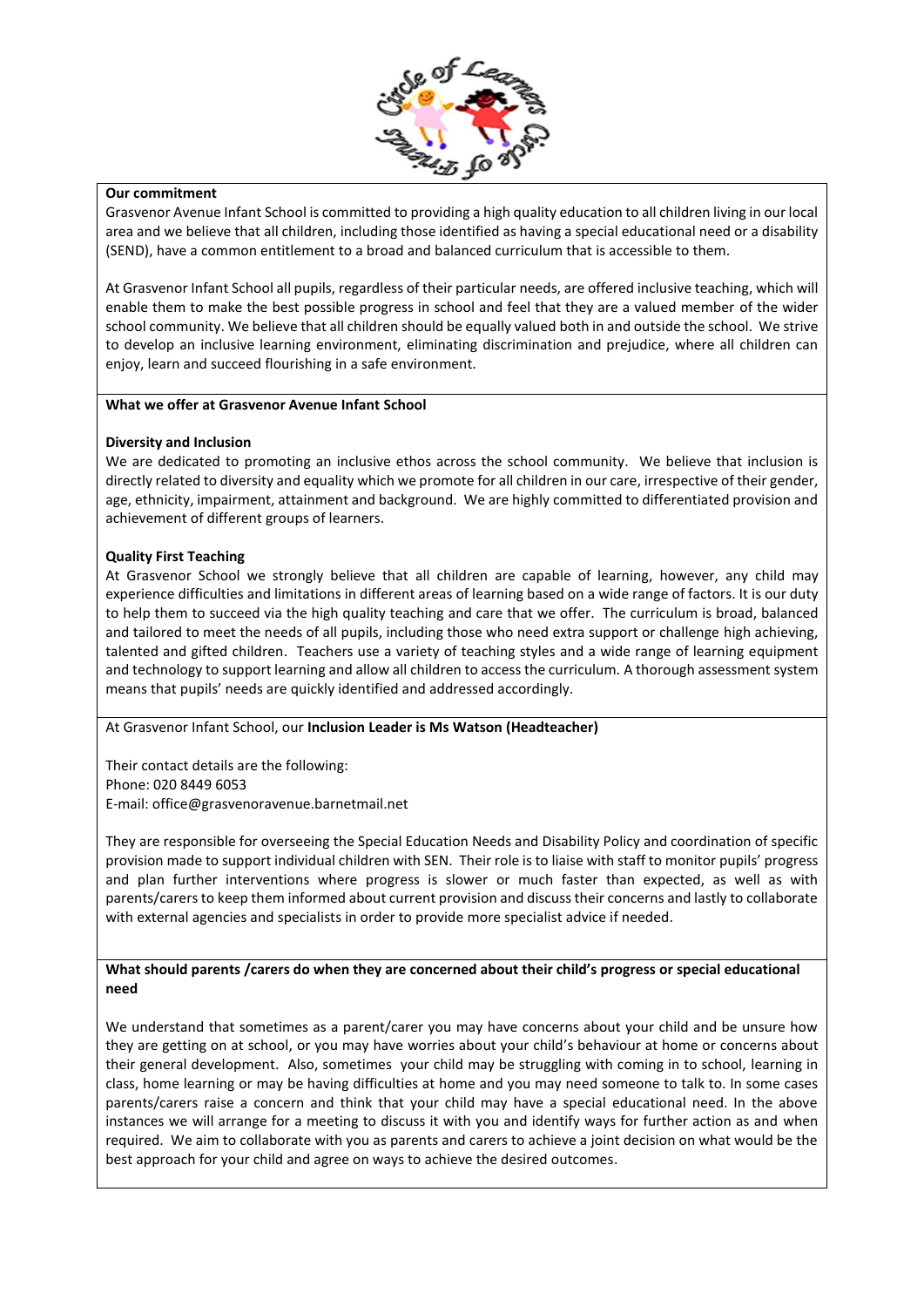

#### **How we identify a child's individual special educational learning needs and what extra help they need**

#### *1. Transition of SEN status from previous school/nursery*

When it has been established that a child has SEND before they start Watling Park, we aim to collaborate closely with all people involved: pupil, parents, class teachers, SENDCo, speech and language therapist, etc. in order to ensure a smooth transition. We use the information about the SEND to strive for the best provision.

### *2. Informed by parents/carers*

When the concern about special educational needs is raised by parents/carers we apply a graduated approach to identify SEN (see the next bullet point).

### *3. Identification by the School*

When our staff are concerned about the progress in a particular area of child's development we deploy a graduated approach to identify of special educational needs. Based on regular observations, assessment and tracking of all pupils by class teachers, we identify pupils who are making less than the expected progress despite Quality First Teaching. There may also be concerns regarding emotional well-being or behaviour.

*The class teacher completes initial concerns record and meets with the parents/carers/child (if appropriate). After mutual agreement, the class teacher sets out specific outcomes and plans for Quality First Teaching and extra support and other strategies targeted at areas of weakness.*

*This is followed by a review when we re-asses the child's progress. If the child responded well to additional provision and showed good progress we return to regular tracking. If the child made some progress we repeat the cycle once more. If the child makes less than expected progress towards agreed outcomes despite Quality First Teaching targeted at areas of weakness, we communicate this with parents/cares and the SENCo. This is followed by further assessment carried out by the class teacher and the SENDCo in order to provide clearer understanding of the child's needs and decision whether the child has a learning difficulty which requires SEN provision. Then the SEN support begins and the child is recorded on the school's SEN register and the parents are informed.*

*Once the child has been identified as a child with SEN, the parents then work closely with the SENCo and the class teacher to plan the next steps and provision needed. At times, this will result in the completion of an individual support plan. The agreed provision is then reviewed each term and the next set of action is agreed. In some cases we may seek specialised support based on parental consent.*

#### **How we involve parents/carers in identifying SEN and planning to meet those needs**

- At Grasvenor Infant School, we understand that all parents and carers want the best for their children and hope they will be happy and achieve their potential at school, therefore we employ constructive strategies for engaging with parents/carers to the benefit of all children. We strongly believe that the success of our children depends on close collaboration and partnership between parents/carers and the school. This relationship is vital when a child has additional needs, hence we involve parents/carers in all decisions with regards to your child's support.
- We acknowledge the fact that parents/carers know their children best and we always take into account parents/carers views and experiences in order to increase the efficiency of our provision put in place for the child.
- Parents are also invited into school to talk about the progress their child is making what is working and what might need to change. These review meetings are in addition to Parents'/Carers' Meetings and and give parents the opportunity to talk in greater detail about the provision that is in place to support their child and to ask questions or provide us with important information in a friendly and unhurried situation. We like to establish an effective way to communicate with parents/carers, not only through face to face meetings, but also regular emails and phone conversations.
- We are happy to work in close partnership and collaboration with parents/carers of children with more complex needs, in order to support the best we can at school, whenever it is appropriate and possible. We are keen to work with parents/carers to provide advice and learn ourselves on how to support the children with particular needs including medical conditions, those who need specialised equipment or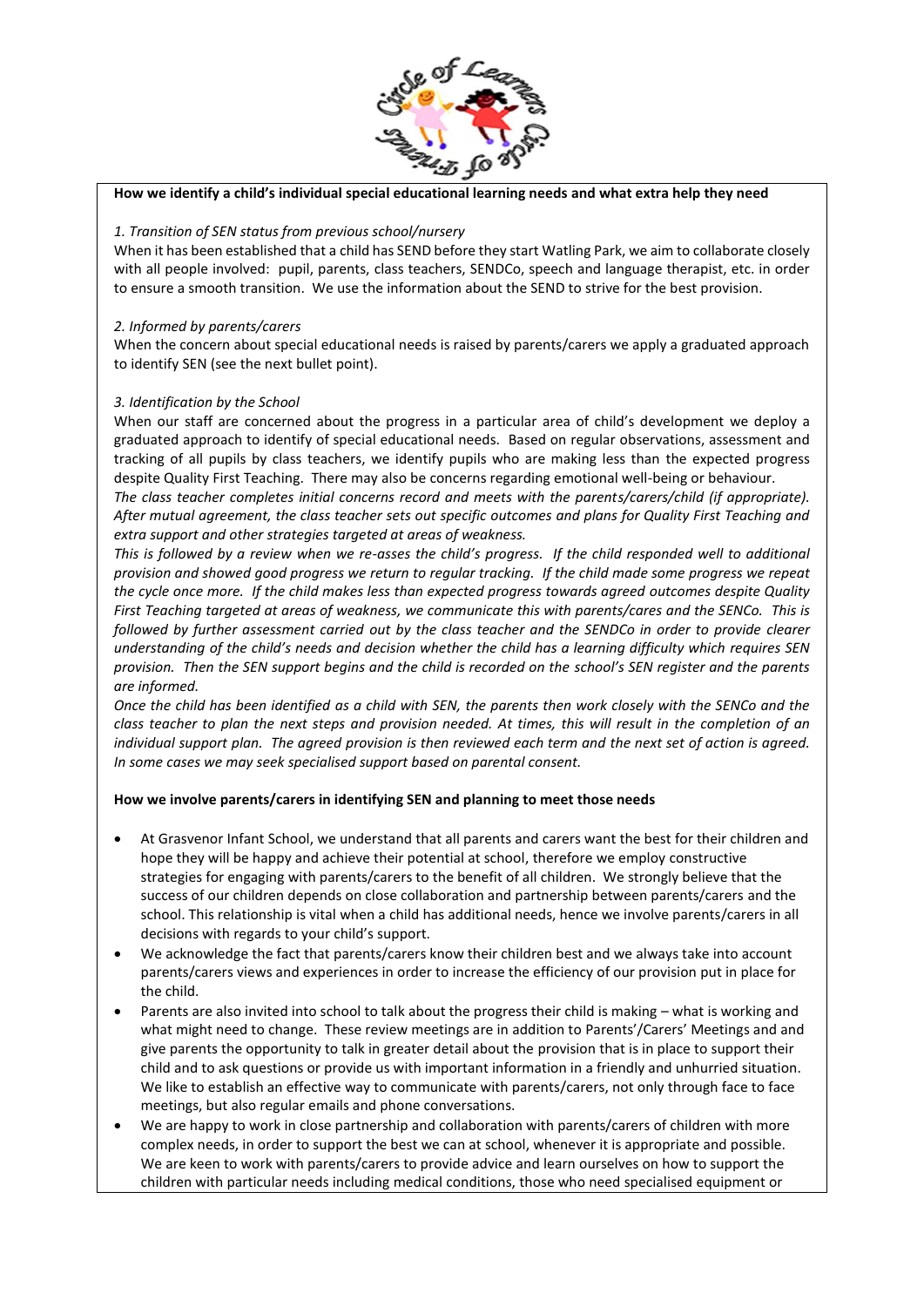

technology, those who need to attend and continue prescribed therapeutic programmes such as speech and language therapy, occupational therapy, physiotherapy. We invite parents/carers to attend the TAC (Team around the child) meetings where parents/cares have the opportunity to meet the specialist teachers and discuss the benefits of the prescribed programmes and their child's progress.

## **How we involve and consult children with SEND in their education and plan collaboratively to meet their needs**

At Grasvenor Infant School we aim to consult and involve pupils in their learning when appropriate by:

- Explaining carefully and sensitively why they are receiving support and determining what they themselves would like to improve and achieve in their learning.
- The class teacher, SENDCo and teaching assistant discusses with the child what the targets and outcomes are and what it means for them.
- Liaising with parents/carers in order to encourage particular activities to take place at home while emphasising the importance of working together with their child in a happy and fun environment at home.
- Discussion with the children to help establish their preferred learning styles.
- Encouraging pupils to be fully involved in the process of support by the class teacher, SENDCo, Teaching Assistants and others involved by asking questions, seeking clarification and developing independence. The whole process is based on high levels of positive encouragement, praise and reward systems.

#### **How we assess and review pupils' progress**

- At Grasvenor Infant School, we use accurate formative pupil assessment data collected termly to inform provision at all levels. The data is used to inform in depth termly Pupil Progress meetings where the class and individual attainment and progress are discussed in detail among class teachers, learning support assistants, SENDCo and the head teacher/deputy head teacher. These pupil progress meetings help establish concrete steps for underperforming or coasting pupils as well as the pupils with SEN and give opportunities to discuss Quality First Teaching and additional support on pupils' performance. This approach enables carefully tailored intervention strategies to meet pupil's individual and special educational needs.
- Thorough assessments mean that the pupils' needs are identified early on. Furthermore those children with additional needs are assessed and staff resources are deployed appropriately to support those making less than expected progress as well as pupils with SEN.
- We use The Early Years Foundation Stage Framework (EYFS) to assess children with SEN who are not at the stage of achieving within the National Curriculum. To review the progress of pupils with SEND the class teachers will discuss progress with parents/carers at the SEN review.
- For children with SEND we plan to follow the: Assess, Plan, Do, and Review cycle outcomes of which will be shared with parents/carers at the SEN review meetings each term.
- If your child has an EHCP plan, their views will be sought before any review meetings. Your child will also be invited to attend the latter part of the Annual review.

#### **What training and specialist skills do the staff supporting children with SEND have**

- At Grasvenor the headteacher strongly believes in the importance of training and continuous professional development. Staff are encouraged to attend training sessions that help them to support all pupils including those with SEND. Staff are also encouraged to visit other schools in the borough to observe good practice.
- We collaborate closely with various specialists to get advice and support the pupils with SEND. We have established links with:
	- Schools and Community Psychology Services
	- $\triangleright$  Speech and Language Therapy
	- $\triangleright$  Occupational Therapy
	- $\triangleright$  Early Years Advisory Services
	- Autism Outreach Services